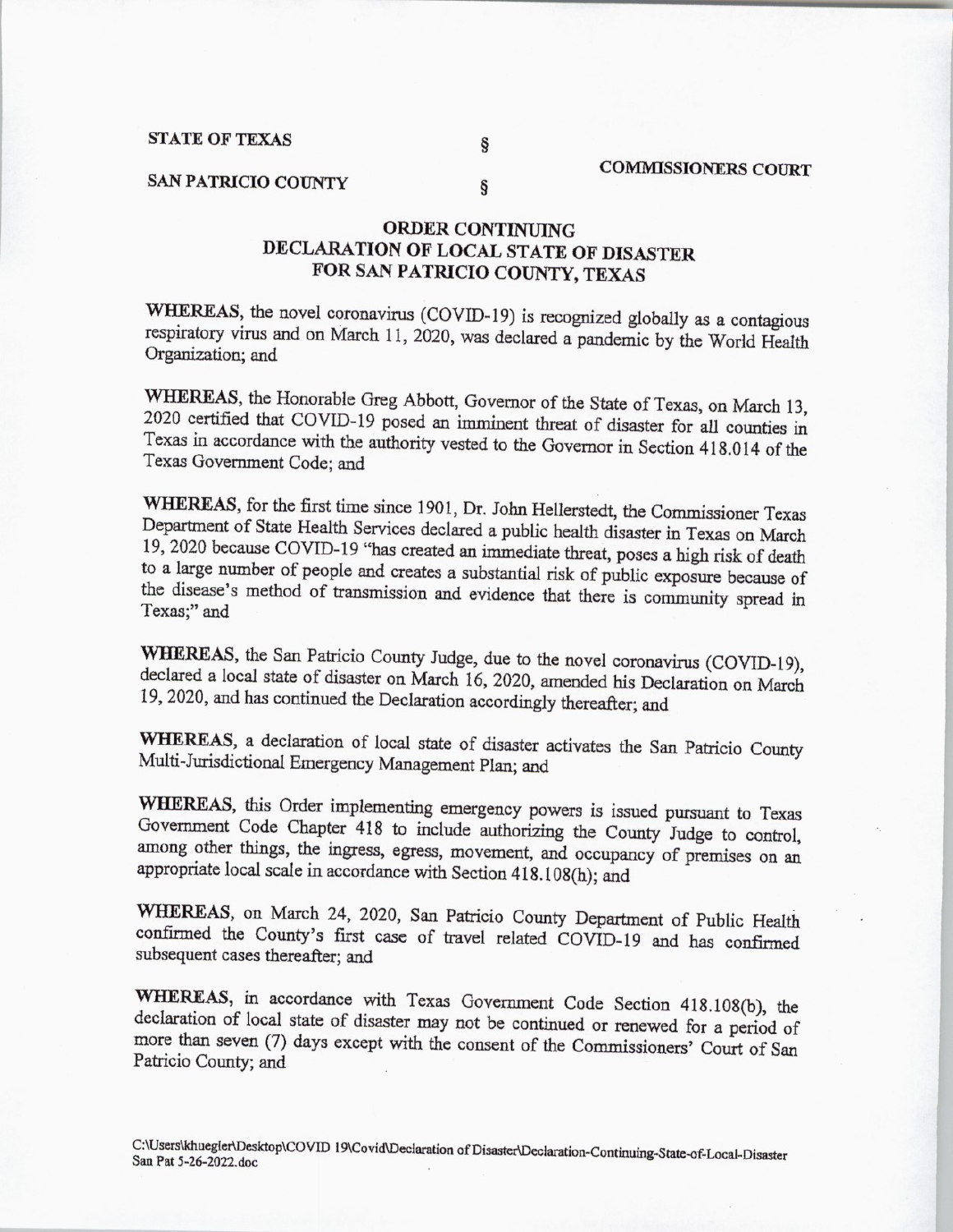WHEREAS, the Commissioners' Court of San Patricio County, Texas, pursuant to Texas Government Code Section 418.108(b), consented to the declaration of local state of disaster for San Patricio County, Texas; thus authorizing San Patricio County Judge to continue to exercise the powers granted by the Texas Disaster Act of 1975 and to take such actions as are necessary in order to protect the health, safety and welfare of the citizens of the County; and

WHEREAS, under Section 418. 173, failure to comply with any executive order issued during the COVID-19 disaster is an offense punishable by fine not to exceed \$1,000, confinement in jail for term not to exceed 180 days, or both fine and confinement; and

measures must continue in order to protect the bealth extraordinary measures must continue in order to protect the bealth extraordinary measures must continue in order to protect the health, safety and welfare ofthe citizens of the County.

## NOW THEREFORE, BE IT DECLARED BY THE JUDGE OF THE COUNTY OF SAN PATRICIO, TEXAS, THAT:

- 1.) The declaration of local state of disaster for the County of San Patricio, Texas resulting from COVID-19 is hereby continued;
- 2.) This Declaration continues to activate the County's Multi-Jurisdictional Emergency Management Plan:
- 3.) This Declaration continues to activate the recovery and rehabilitation aspects of all applicable local or interjurisdictional emergency management plans and authorizes the furnishing of aid and assistance under the Declaration, and the preparedness and response aspects of the plans are activated as provided in the plans;
- $(30)$  days on and from its date of issues  $(30)$  days on and from its date of issues  $\frac{1}{2}$  for and from its date of issuance, provided however that this subsequent order of the County Indee and  $\frac{1}{2}$  may be thirty (30) days by subsequent order of the County Judge, and may be continued or renewed beyond thirty days from its date of issuance only with the timely consent of the Commissioners' Court of San Patricio County, Texas;
- 5.) The sections, paragraphs, sentences, clauses and phrases of this Declaration are severable and if any phrase, clause, sentence, paragraph or section of this court or competent jurisdiction, such invalidity shall not affect any of the remaining phrases clauses contours. remaining phrases, clauses, sentences, paragraphs and sections of this Declaration that can be given effect without the invalid provision, and to this end the provisions of this Order are severable.